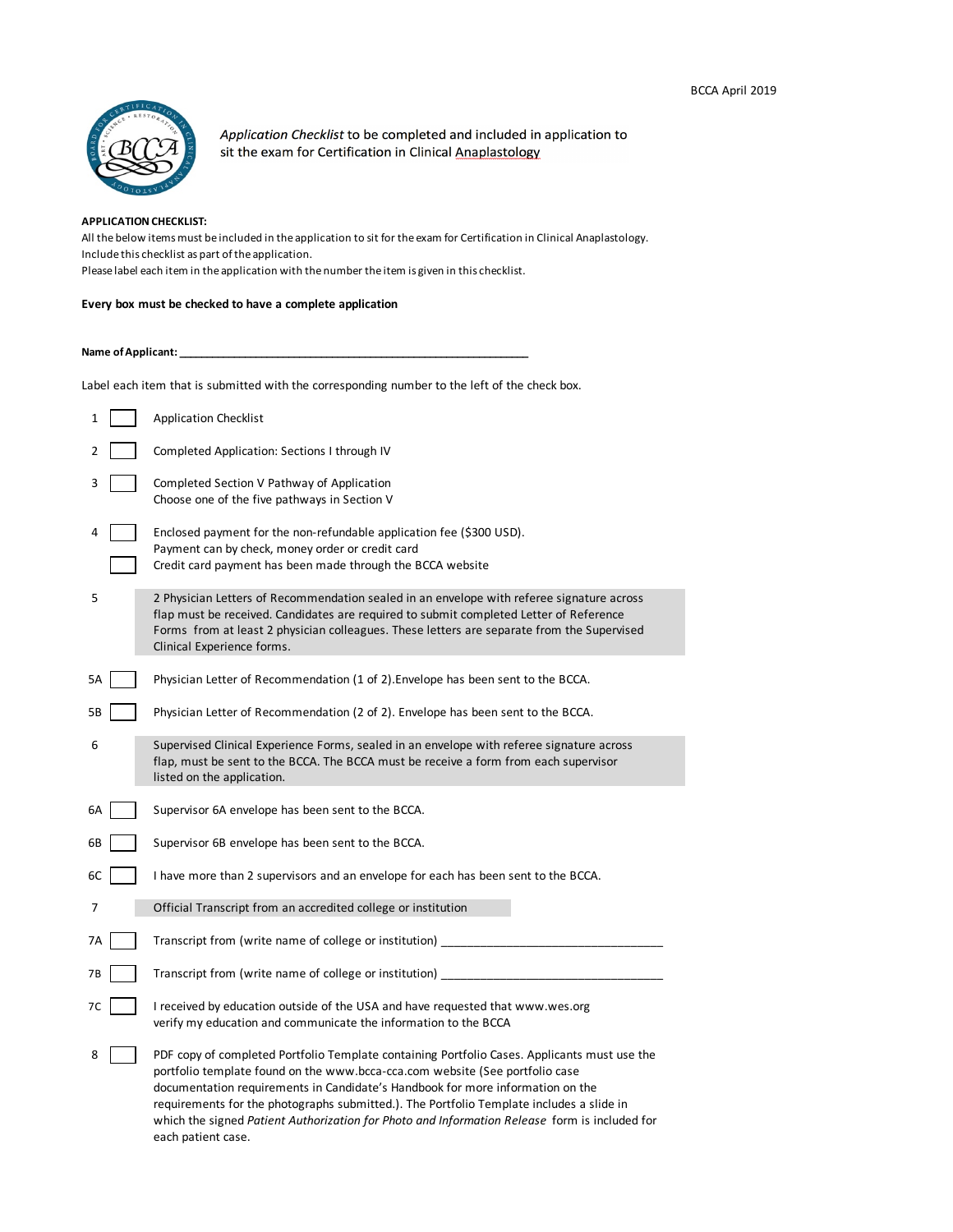#### Page 2

## **SUPPORTING DOCUMENTATION FOR 3 DETAILED CASES (CASES A-C)**

**The documents listed below are required to support the patient cases A to C that are included in the Portfolio Template.** 

**Label the items submitted with the proper Case Letter to identify the patient case. Check each box below to indicate that the items are included in the application and name each document with the proper label.** 

#### **Case A**

|       | asc m                                                                                                                                                                                                                                                                                                                                                                                                                                                  |
|-------|--------------------------------------------------------------------------------------------------------------------------------------------------------------------------------------------------------------------------------------------------------------------------------------------------------------------------------------------------------------------------------------------------------------------------------------------------------|
| A-1   | Copy of care & cleaning instructions provided to patient                                                                                                                                                                                                                                                                                                                                                                                               |
| A-2   | Copy of Detailed Written Order or prescription from physician (not required Pathway 2)                                                                                                                                                                                                                                                                                                                                                                 |
| A-3   | Typed case studies including pertinent information to patient care (DX, physical findings,<br>treatment plan, patient outcomes, etc.)                                                                                                                                                                                                                                                                                                                  |
|       | Case B                                                                                                                                                                                                                                                                                                                                                                                                                                                 |
| $B-1$ | Copy of care & cleaning instructions provided to patient                                                                                                                                                                                                                                                                                                                                                                                               |
| B-2   | Copy of Detailed Written Order or prescription from physician (not required Pathway 2)                                                                                                                                                                                                                                                                                                                                                                 |
| B-3   | Typed case studies including pertinent information to patient care (DX, physical findings,<br>treatment plan, patient outcomes, etc.)                                                                                                                                                                                                                                                                                                                  |
|       | Case C                                                                                                                                                                                                                                                                                                                                                                                                                                                 |
| C-1   | Copy of care & cleaning instructions provided to patient                                                                                                                                                                                                                                                                                                                                                                                               |
| C-2   | Copy of Detailed Written Order or prescription from physician (not required Pathway 2)                                                                                                                                                                                                                                                                                                                                                                 |
| $C-3$ | Typed case studies including pertinent information to patient care (DX, physical findings,<br>treatment plan, patient outcomes, etc.)                                                                                                                                                                                                                                                                                                                  |
|       | All Pathways, except Pathway 2, must complete the 3 courses listed below.<br>Only Pathway 2 is exempt from these three courses.                                                                                                                                                                                                                                                                                                                        |
| 9A    | Course A: CPR/Advanced Life Support<br>(Official transcript included in application or has been sent to the BCCA)                                                                                                                                                                                                                                                                                                                                      |
| 9Β    | Course B: Privacy and Ethical Practices (i.e. HIPAA or Equivalent Training)<br>(Official transcript included in application or has been sent to the BCCA                                                                                                                                                                                                                                                                                               |
| 9C    | Course C: Infection Control Practices (covering HIV, Hepatitis, MRSA and Tuberculosis<br>infection control<br>(Official transcript included in application or has been sent to the BCCA)                                                                                                                                                                                                                                                               |
|       | All candidates must choose and complete one pathway application from the 5 Pathways listed below.<br>Choose only one pathway and mark the boxes next to the courses of the pathway you are applying<br>under. Leave other Pathways unchecked. Official transcripts are required for the courses that are<br>required for each pathway. The transcripts can be included in the application or can be sent directly<br>to the BCCA from the institution. |

## **PATHWAY 1**

**Anaplastology Educational Program with clinical component (from approved list) For Pathway 1 Applicants Only -** Indicate the documents being submitted. Label each document.

10 Application For Pathway 1 (Section V - found on www.bcca-ca.com)

10A Course D: Human Anatomy OR Human Anatomy & Physiology - official transcript required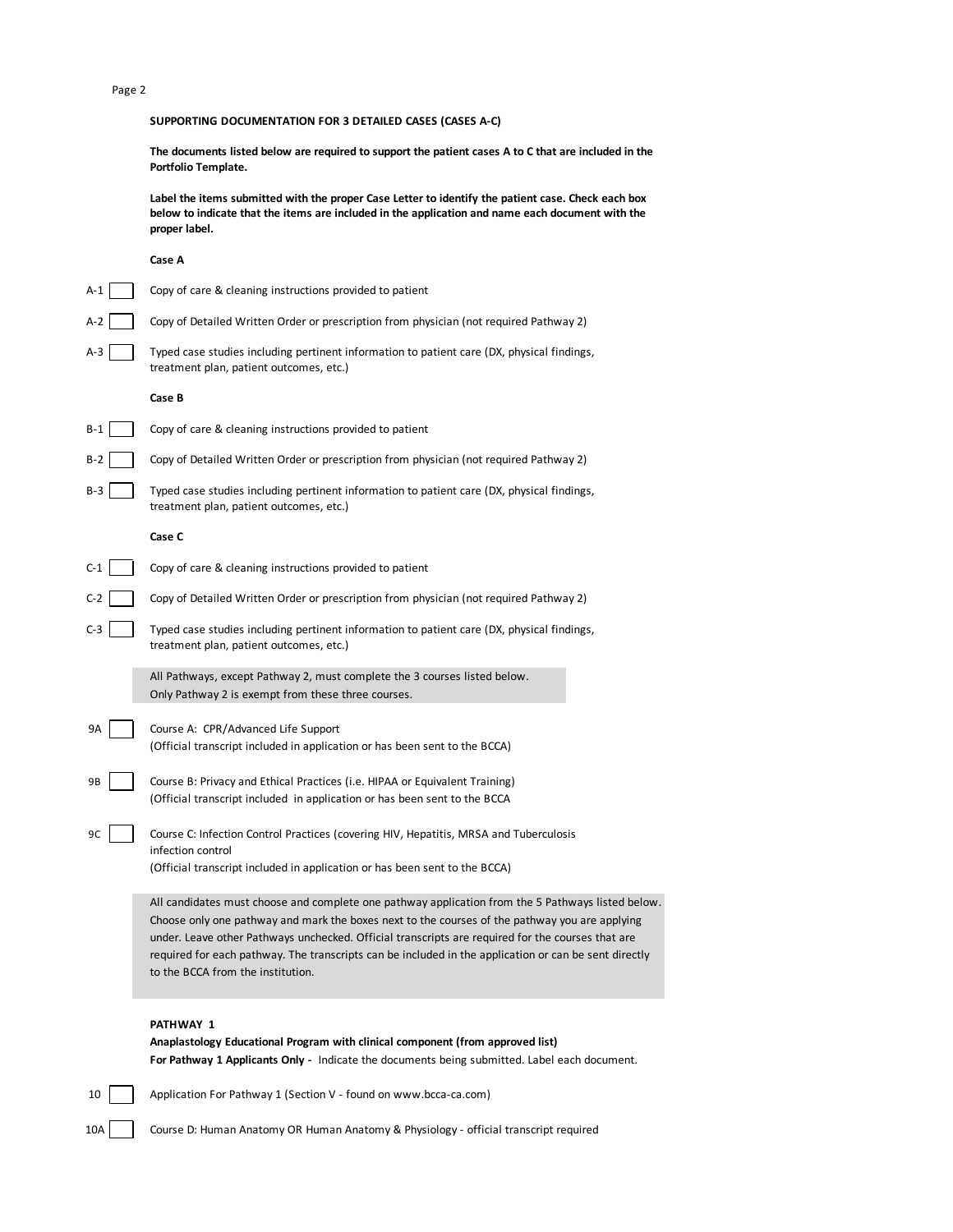#### Page 3

# **PATHWAY 2 Advanced Medical Degree For Pathway 2 Applicants Only-** Indicate the documents being submitted. Label each document. 11 | Pathway 2 Application (Section V - found on www.bcca-ca.com) **Pathway 2 must complete THREE of the courses H through L**  11A Course H: Painting OR Color Theory - official transcript required 11B Course I: Figure OR Portrait Drawing - official transcript required 11C | Course J: Figurative Sculpture OR Portrait Bust Sculpture - official transcript required 11D Course K: Materials and Methods in Sculpture (i.e., Mold Making and Casting) - official transcript required 11E Course L: 3D Digital Modeling and Fabrication - official transcript required **PATHWAY 3**

|                 | Clinical Credential in a Field Related to Anaplastology<br>For Pathway 3 Applicants Only- Indicate the documents being submitted. Label each document. |
|-----------------|--------------------------------------------------------------------------------------------------------------------------------------------------------|
| 12              | Pathway 3 Application (Section V - found on www.bcca-ca.com)                                                                                           |
|                 | Pathway 3 applicants must complete Course D                                                                                                            |
| 12A             | Course D: Human Anatomy OR Human Anatomy & Physiology - official transcript required                                                                   |
|                 | Pathway 3 must complete TWO of courses E through G                                                                                                     |
| 12B             | Course E: Human Pathology OR Human Pathophysiology - official transcript required                                                                      |
| 12C             | Course F: Chemistry with lab OR Materials Science - official transcript required                                                                       |
| 12 <sub>D</sub> | Course G: Medical Terminology - official transcript required                                                                                           |
|                 | Pathway 3 must complete THREE of courses H through L                                                                                                   |
| 12E             | Course H: Painting OR Color Theory - official transcript required                                                                                      |
| 12F             | Course I: Figure OR Portrait Drawing - official transcript required                                                                                    |
| 12G             | Course J: Figurative Sculpture OR Portrait Bust Sculpture - official transcript required                                                               |
| 12H             | Course K: Materials and Methods in Sculpture (i.e., Mold Making and Casting)<br>official transcript required                                           |
| 12 I            | Course L: 3D Digital Modeling and Fabrication - official transcript required                                                                           |